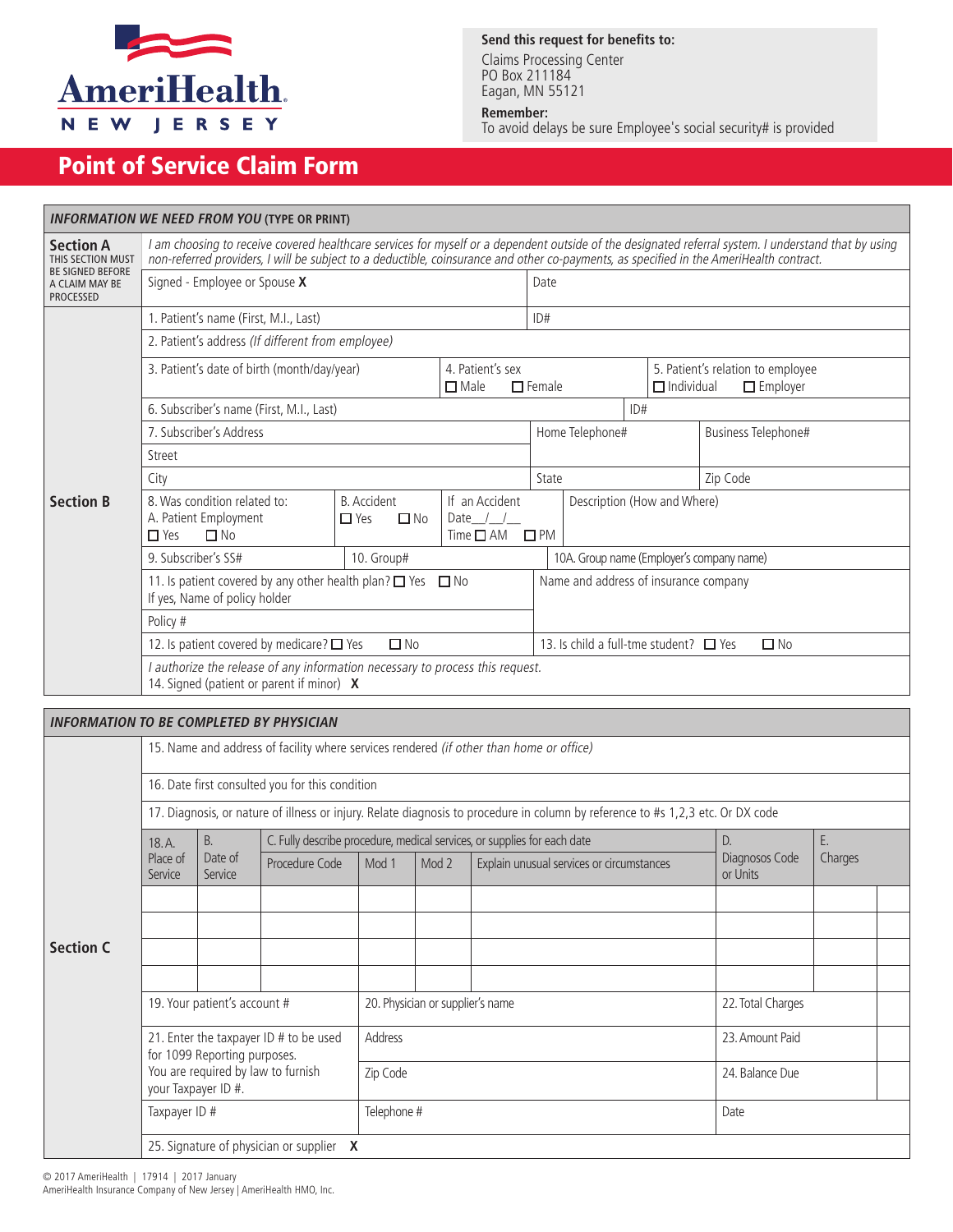## **Instructions**

### **EMPLOYEE**

1. Each time you request benefits sign section a and complete section b (items 1 through 14) on the reverse side of this form.Use a separate benefit request form for each member of the family.

2. Ask your doctor, hospital or supplier to complete (section c the physician or Supplier information items 15 - 25) or attach itemized bills.

**Itemized bills should include:** Doctor's name & address

Patient's name

Date of service

Condition being treated/diagnosis

Charge for service

Type of service

#### **IF YOU HAVE ANY QUESTIONS, CALL: 1-800-422-2457**

### **DOCTOR, HOSPITAL OR SUPPLIER**

1. Complete items 15 through 25 on the benefits request form using current cpt procedure and icd-cm diagnosis codes.

| <b>2-DIGIT PLACE OF SERVICE CODES</b>                                              |                                                   |  |  |  |  |
|------------------------------------------------------------------------------------|---------------------------------------------------|--|--|--|--|
| (THE CURRENT 2-DIGIT PLACE OF SERVICE CODE MUST BE USED ON ALL CLAIMS SUBMISSIONS) |                                                   |  |  |  |  |
| 11 Office                                                                          | 51 Inpatient Psychiatric Facility                 |  |  |  |  |
| 12 Home                                                                            | 52 Psychiatric Facility Partial Hospitalization   |  |  |  |  |
| 21 Inpatient Hospital                                                              | 53 Community Mental Health Center                 |  |  |  |  |
| 22 Outpatient Hospital                                                             | 54 Intermediate Care Facility/Mentally Retarded   |  |  |  |  |
| 23 Emergency Room (Hospital)                                                       | 55 Residential Substance Abuse Treatment Facility |  |  |  |  |
| 24 Ambulatory Surgical Center (Asc)                                                | 56 Psychiatric Residential Treatment Facility     |  |  |  |  |
| 25 Birthing Center                                                                 | 61 Comprehensive Inpatient Rehab Facility         |  |  |  |  |
| 26 Military Treatment Facility 31 Skilled Nursing Facility (Snf)                   | 62 Comprehensive Outpatient Rehab Facility        |  |  |  |  |
| 32 Nursing Facility                                                                | 65 End Stage Renal Disease Treatment Center       |  |  |  |  |
| 33 Custodial Care Facility                                                         | 71 State Or Local Public Health Center            |  |  |  |  |
| 34 Hospice                                                                         | 72 Rural Health Clinic                            |  |  |  |  |
| 41 Ambulance (Land)                                                                | 81 Independent Laboratory                         |  |  |  |  |
| 42 Ambulance (air or water)                                                        | 99 Other Unlisted Facility                        |  |  |  |  |

Any person who knowingly and with intent to defraud any insurance company or other person files an application for insurance or statement of claim containing any material false information or conceals for the purpose of misleading, information concerning any fact material thereto commits a fraudulent insurance act, which is a crime and subjects such person to criminal and civil penalties. PROVIDERS: By signing this document, you swear or affirm that the services or materials for which claim is being made were necessary and were, in fact, furnished.

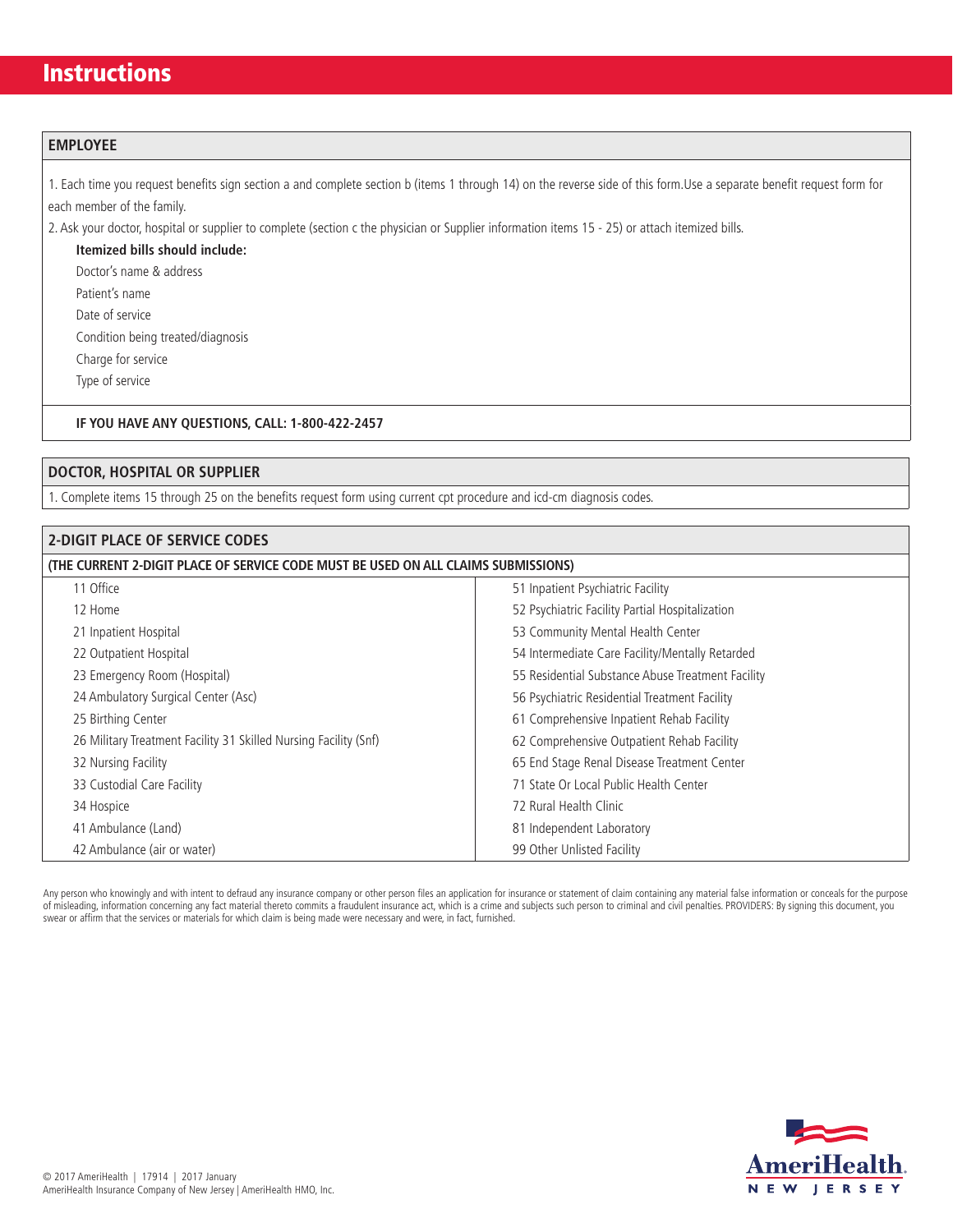

# Language Taglines and Nondiscrimination Notice

### **Language Assistance Services**

**Spanish:** ATENCIÓN: Si habla español, cuenta con servicios de asistencia en idiomas disponibles de forma gratuita para usted. Llame al 1-800-275-2583 (TTY: 711).

**Chinese:** 注意:如果您讲中文,您可以得到免费的语言 协助服务。致电 1-800-275-2583。

**Korean:** 안내사항: 한국어를 사용하시는 경우, 언어 지원 서비스를 무료로 이용하실 수 있습니다. 1-800-275-2583 번으로 전화하십시오.

**Portuguese:** ATENÇÃO: se você fala português, encontram-se disponíveis serviços gratuitos de assistência ao idioma. Ligue para 1-800-275-2583.

### **Gujarati: �ચના ૂ** : **જો તમે�જરાતી ુ બોલતા હો**, **તો િન**:**���ુ**

**ભાષા સહાય સેવાઓ તમારા માટ���લ�� છે**.

1-800-275-2583 કોલ કરો.

**Vietnamese:** LƯU Ý: Nếu bạn nói tiếng Việt, chúng tôi sẽ cung cấp dịch vụ hỗ trợ ngôn ngữ miễn phí cho bạn. Hãy gọi 1-800-275-2583.

**Russian:** ВНИМАНИЕ: Если вы говорите по-русски, то можете бесплатно воспользоваться услугами перевода. Тел.: 1-800-275-2583.

**Polish** UWAGA: Jeżeli mówisz po polsku, możesz skorzystać z bezpłatnej pomocy językowej. Zadzwoń pod numer 1-800-275-2583.

**Italian:** ATTENZIONE: Se lei parla italiano, sono disponibili servizi di assistenza linguistica gratuiti. Chiamare il numero 1-800-275-2583.

### **Arabic:**

ملحوظة: إذا كنت تتحدث اللغة العربية، فإن خدمات المساعدة اللغوية متاحة لك بالمجان. اتصل برقم .1-800-275-2583

**French Creole:** ATANSYON: Si w pale Kreyòl Ayisyen, gen sèvis èd pou lang ki disponib gratis pou ou. Rele 1-800-275-2583.

**Tagalog:** PAUNAWA: Kung nagsasalita ka ng Tagalog, magagamit mo ang mga serbisyo na tulong sa wika nang walang bayad. Tumawag sa 1-800-275-2583.

**French:** ATTENTION: Si vous parlez français, des services d'aide linguistique-vous sont proposés gratuitement. Appelez le 1-800-275-2583.

**Pennsylvania Dutch:** BASS UFF: Wann du Pennsylvania Deitsch schwetzscht, kannscht du Hilf griege in dei eegni Schprooch unni as es dich ennich eppes koschte zellt. Ruf die Nummer 1-800-275-2583.

Hindi: ध्यान दें: यदि आप हिंदी बोलते हैं तो आपके लिए मुफ्त में भाषा सहायता सेवाएं उपलब्ध है। कॉल करें 1-800-275-2583।

**German:** ACHTUNG: Wenn Sie Deutsch sprechen, können Sie kostenlos sprachliche Unterstützung anfordern. Wählen Sie 1-800-275-2583.

**Japanese:** 備考:母国語が日本語の方は、言語アシス タンスサービス(無料)をご利用いただけます。 1-800-275-2583へお電話ください。

### **Persian (Farsi):**

توجه: اگر فارسی صحبت می کنيد، خدمات ترجمه به صورت رايگان برای شما فراھم می باشد. با شماره 1-800-275-2583 تماس بگيريد.

**Navajo:** Díí baa akó nínízin: Díí saad bee yáníłti'go Diné Bizaad, saad bee áká'ánída'áwo'déé', t'áá jiik'eh. Hódíílnih koji' 1-800-275-2583.

**Urdu:**

توجہ درکارہے: اگر آپ اردو زبان بولتے ہيں، تو آپ کے لئے مفت ميں زبان معاون خدمات دستياب ہيں۔ کال کريں .1-800-275-2583

**Mon-Khmer, Cambodian**: សូ�េ��្តចប់�រ�មណ៍៖ ប្រសិនបើអ្នកនិយាយភាសាមន-ខ្មែរ ឬភាសាខ្មែរ នោះ ជំនួយផ្នែកភាសានឹងមានផ្តល់់ជូនដល់លោកអ្នកដោយឥត គិតៃថ្ល។ ទូរសពទេទេលខ 1-800-275-2583។

(OVER)